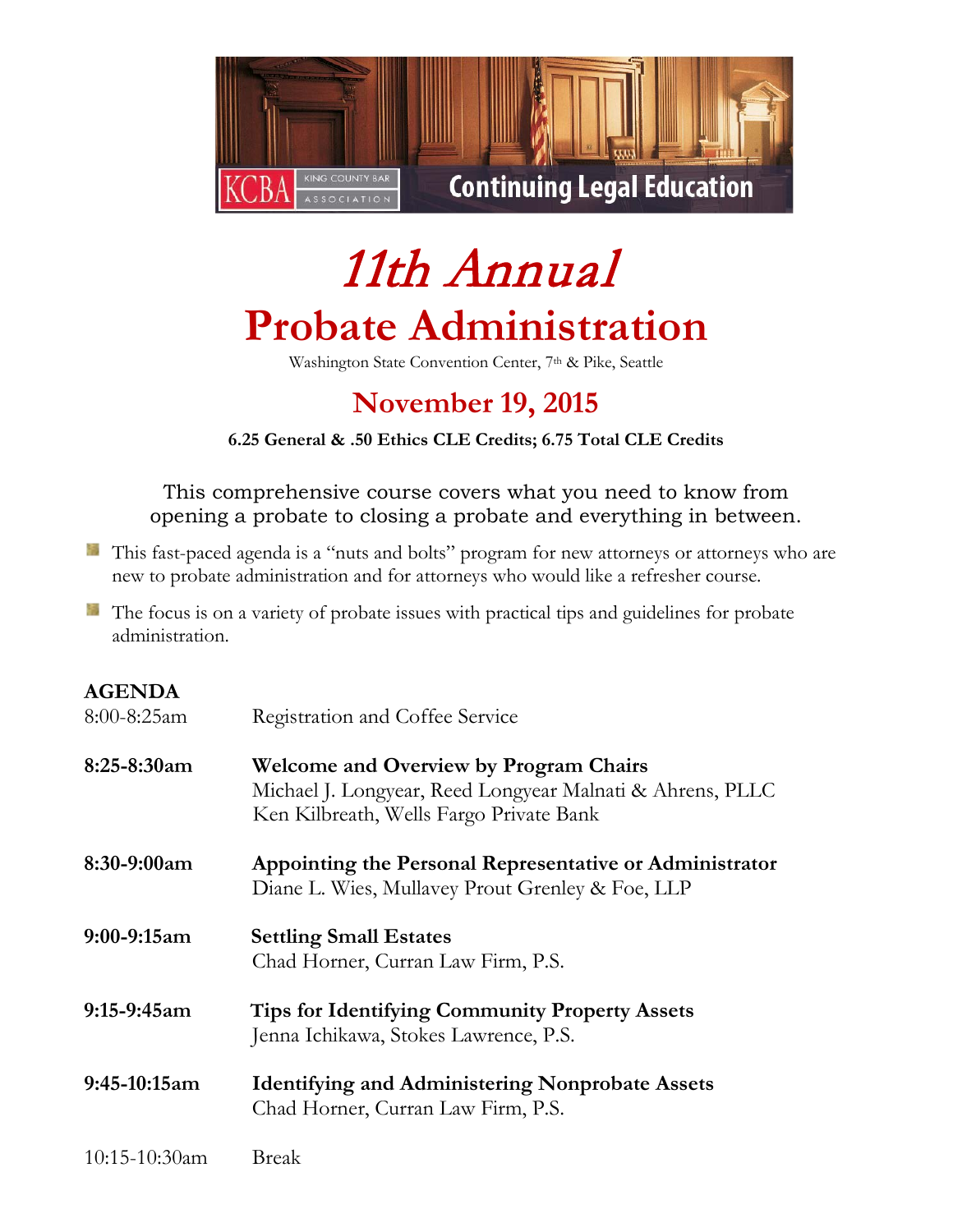| 10:30-11:00am    | <b>Securing Estate Assets</b><br>Amy J. Goertz, Elder Law Group, PLLC                            |  |  |  |
|------------------|--------------------------------------------------------------------------------------------------|--|--|--|
| 11:00-11:15am    | <b>Brokerage Accounts, Transferring Stocks</b><br>Sarah L. Moen, Moen Law Offices, P.S.          |  |  |  |
| 11:15: 12:00pm   | <b>Creditor Claim Process and Procedure</b><br>Mark C. Vohr, Ohana Fiduciary Corporation         |  |  |  |
| $12:00-1:00$ pm  | Lunch on your own                                                                                |  |  |  |
| $1:00-1:30$ pm   | <b>Testamentary Trust Funding &amp; Estate Tax Elections</b><br>Tony McCormick Perkins Coie, LLP |  |  |  |
| 1:30-2:00pm      | <b>Estate Accountings</b><br>Rachel L. Merrill, Hanson Baker Ludlow Drumheller, P.S.             |  |  |  |
| $2:00-2:30$ pm   | <b>Estate Income Tax Issues</b><br>Eric Stoll, Malone Law Group                                  |  |  |  |
| 2:30-3:00pm      | <b>TEDRA</b><br>Jason W. Burnett, Reed Longyear Malnati & Ahrens, PLLC                           |  |  |  |
| $3:00-3:15$ pm   | <b>Break</b>                                                                                     |  |  |  |
| $3:15-3:45$ pm   | Fees<br>Hon. Eric B. Watness, JAMS, King County Superior Court (Ret.)                            |  |  |  |
| 3:45-4:00pm      | <b>Probate GAL</b><br>Eric E. Brunstrom, Tarutis and Brunstrom, P.S.                             |  |  |  |
| $4:00 - 4:15$ pm | <b>Closing Estates</b><br>Michelle Graunke, Attorney at Law                                      |  |  |  |
| $4:15-4:45$ pm   | <b>Question &amp; Answer Session Panel</b>                                                       |  |  |  |
| 4:45pm           | Evaluations and Adjourn                                                                          |  |  |  |